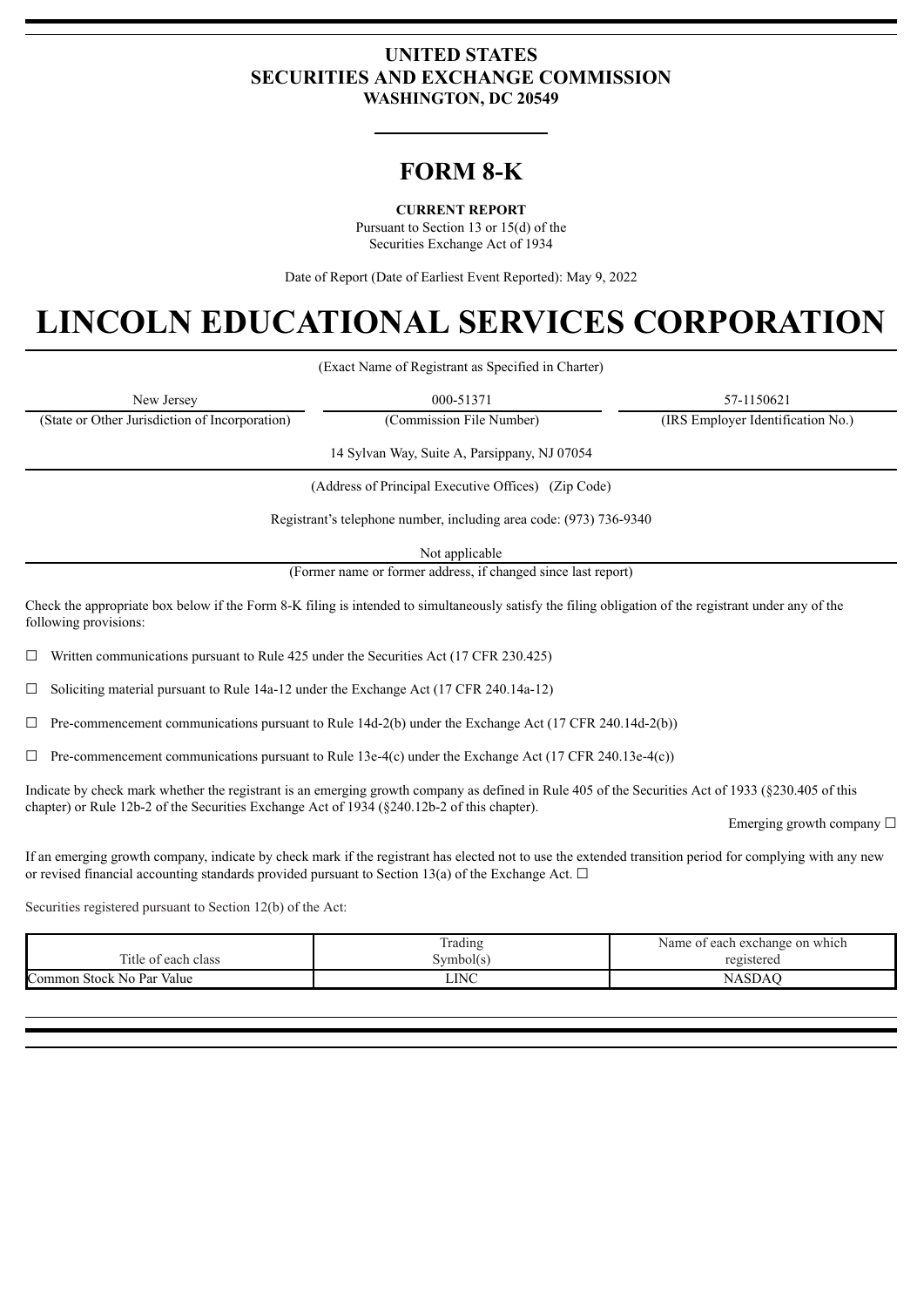#### **Item 2.02. Results of Operations and Financial Condition.**

On May 9, 2022, Lincoln Educational Services Corporation. (the "Company") issued a press release announcing financial results for the first quarter ended March 31, 2022. A copy of the press release is furnished as Exhibit 99.1 to this Current Report on Form 8-K and incorporated in this Item 2.02 by reference.

The information contained under this Item 2.02 in this Current Report on Form 8-K, including Exhibit 99.1, is being furnished and shall not be deemed to be "filed" for the purposes of Section 18 of the Securities Exchange Act of 1934, as amended, or otherwise subject to the liabilities of that Section. Furthermore, the information contained under this Item 2.02 in this Current Report on Form 8-K, including Exhibit 99.1, shall not be deemed to be incorporated by reference into any registration statement or other document filed pursuant to the Securities Act of 1933, as amended, unless specifically identified therein as being incorporated therein by reference. The furnishing of the information under this Item 2.02 in this Current Report is not intended to, and does not, constitute a determination or admission by the Company that the information contained under this Item 2.02 in this Current Report is material or complete, or that investors should consider this information before making an investment decision with respect to any security of the Company.

#### **Item 9.01 Financial Statements and Exhibits.**

- (d) Exhibits
	- [99.1](#page-3-0) Press release of Lincoln Educational Services Corporation dated May 9, 2022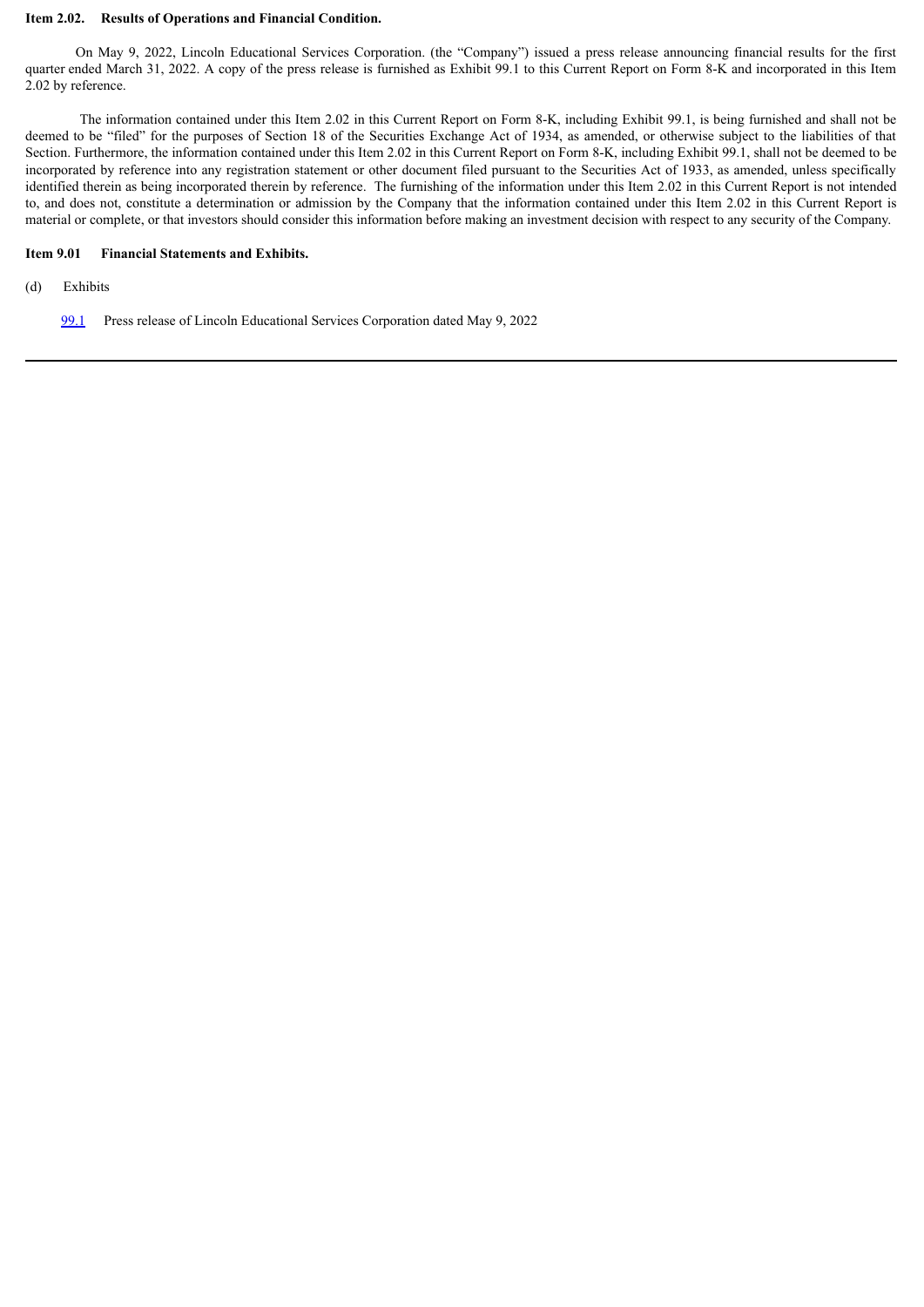# **SIGNATURES**

Pursuant to the requirements of the Securities Exchange Act of 1934, the registrant has duly caused this report to be signed on its behalf by the undersigned hereunto duly authorized.

# LINCOLN EDUCATIONAL SERVICES CORPORATION

Date: May 9, 2022

By: /s/ Brian K. Meyers

Name: Brian K. Meyers Title: Executive Vice President, Chief Financial Officer and Treasurer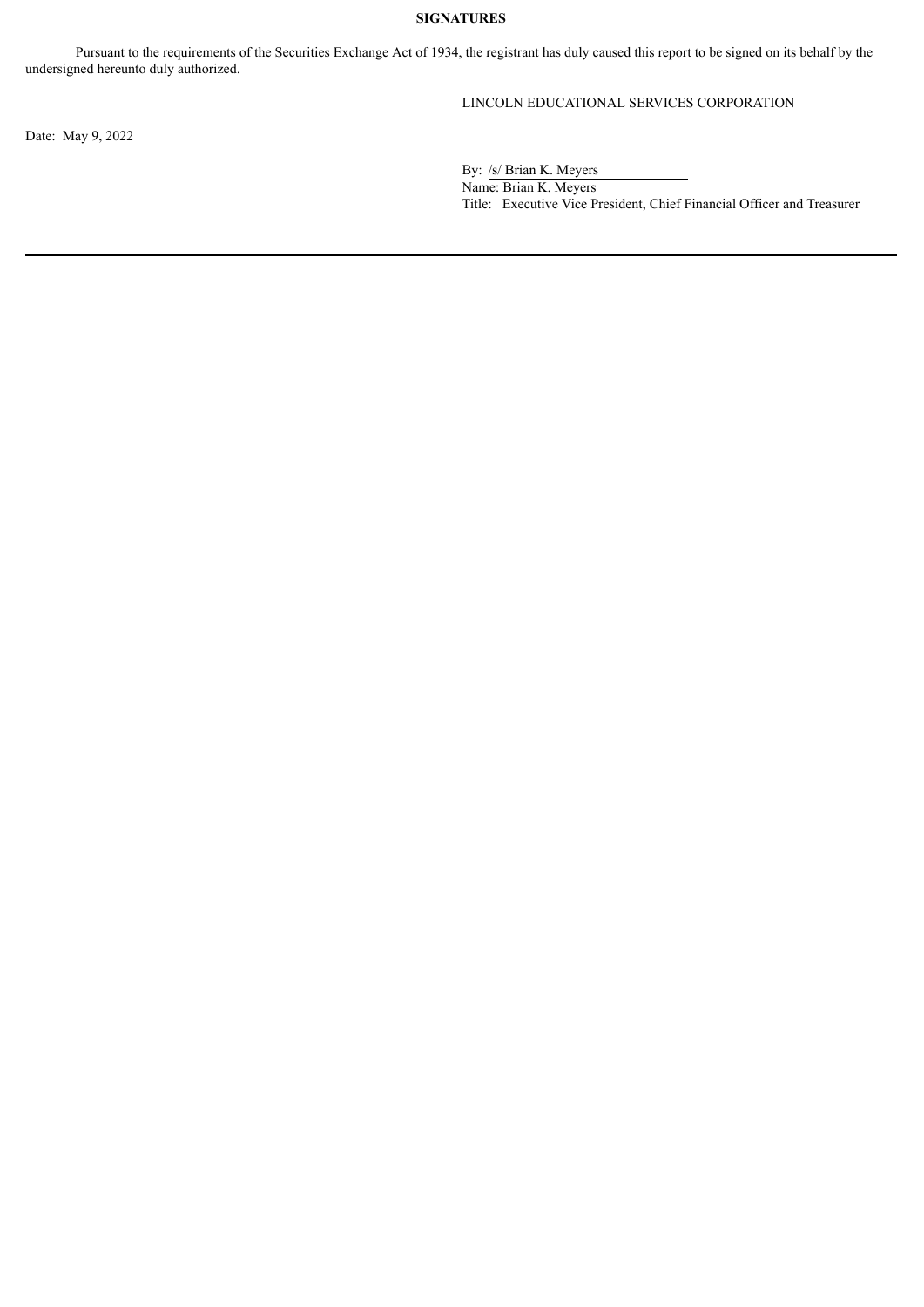#### **Lincoln Educational Services Reports First Quarter 2022 Results**

#### *Conference Call Today at 10 a.m. ET*

<span id="page-3-0"></span>**PARSIPPANY, N.J., May 9, 2022** -- Lincoln Educational Services Corporation (Nasdaq: LINC) today, reported operating and financial results for the first quarter as well as recent business developments.

First Quarter 2022 vs First Quarter 2021 Financial Highlights and Recent Operating Developments

- Revenue of \$82.6 million, up 5.8% compared to prior year
- Adjusted EBITDA\* of \$2.4 million, compared to \$5.4 million in prior year
- Average student population up 4.4%
- Beginning period population up 6.0%
- Reiterating 2022 guidance for all metrics including student starts, revenue, Adjusted EBITDA, net income and capital expenditures

\*See Use of "Non-GAAP Financial Information" below*.*

"Our first quarter performance reflects the strong demand for Lincoln's programs despite an exceptionally tight labor market and significant wage inflation," commented Scott Shaw, President & CEO. "While our number of enrolled students increased year over year, new student starts decreased slightly by less than 200 as compared to the year ago period, a shortfall that is expected to reverse in the second quarter. Our profitability for the quarter was consistent with our expectations as we increased marketing, program development and other investments to support our growth."

"Despite the continuing challenges that the labor market and wage inflation create, we remain confident that we will achieve our full year growth objectives in line with our guidance. Our confidence is based on the strong demand for our graduates by employers, a growing number of corporate partnerships, the ability to access the population of high school graduates as the pandemic restrictions ease, execution of our growth initiatives and the successful strategies Lincoln employed during the period of low unemployment prior to the pandemic."

"We expect to reach an even larger number of students upon effectuating current initiatives to make additional programs available at existing campuses and establish new campuses in markets that we have identified as being underserved. The closing of the sale of our existing Nashville campus, which we now expect to occur during Q3, will provide the opportunity to develop a purpose-built campus in Nashville that will service the needs of students, partners and employers for many years to come. We begin these initiatives to further expand our business from a position of financial strength, including over \$65 million of cash on hand, our strong operating cash flow, and the addition of approximately \$34 million in net cash proceeds from the sale of Nashville campus assuming consummation."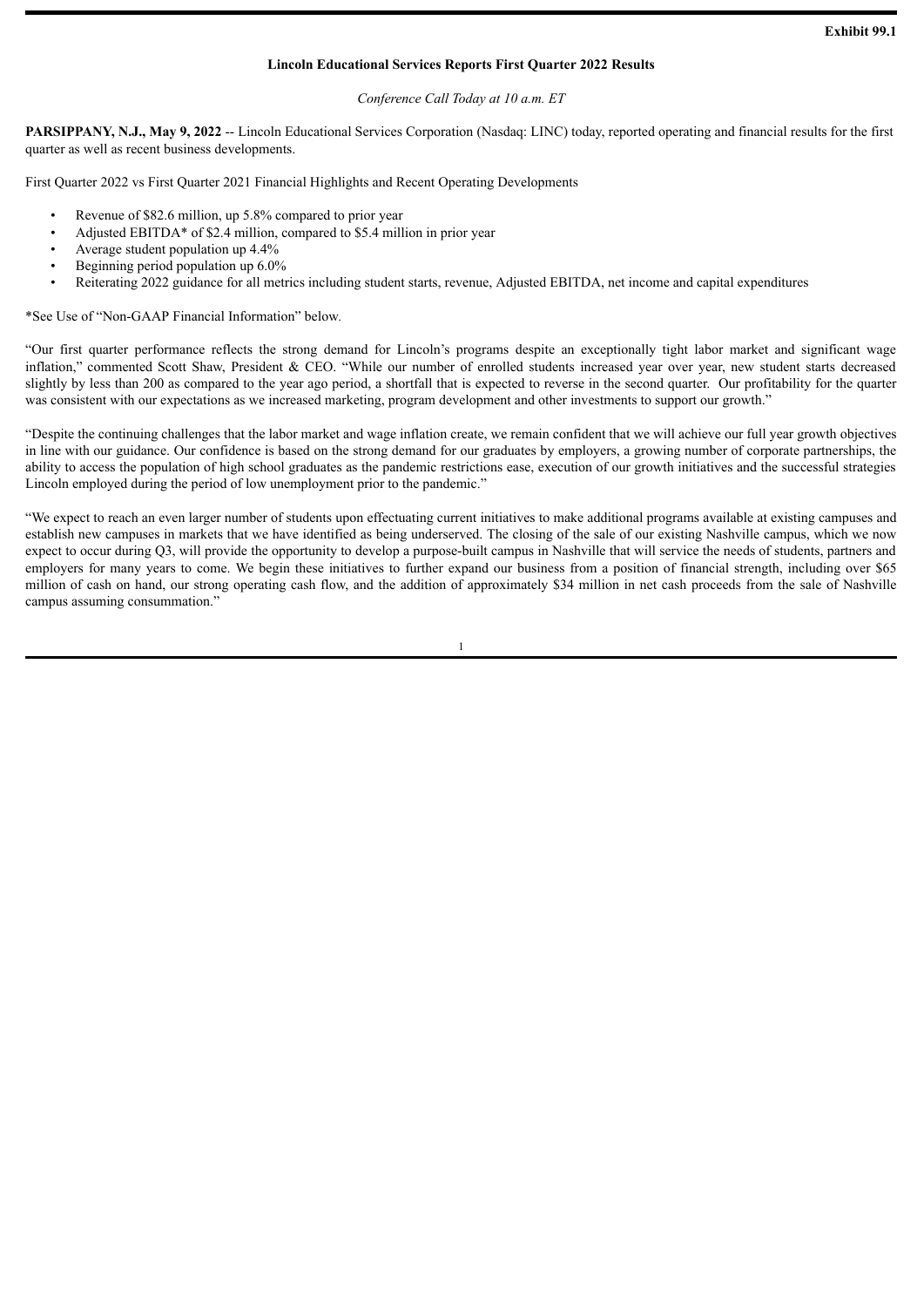"Concurrent with our campus and program expansion initiatives, we have increased our level of internal operational investments. Centralizing critical organizational infrastructure and functions will create long-term efficiencies and expedite the process of enrolling students so they can begin building their careers. As we celebrate our 75th year, I believe we are positioning Lincoln to achieve success for another 75 years as we graduate more students into high paying and fulfilling careers that are helping American industry close the immense skills gap"

#### **2022 FIRST QUARTER FINANCIAL RESULTS**

# **(Quarter ended March 31, 2022 compared to quarter ended March 31, 2021)**

- *Revenue* increased \$4.6 million, or 5.8%, to \$82.6 million from \$78.0 million in the prior year comparable period. The main component of the increase was a 4.4% increase in average student population, driven by the higher beginning population of approximately 740 more students at the start of 2022 than in 2021. In addition, average revenue per student rose 1.3% over the prior year contributing to the revenue growth.
- *Educational services and facilities expense* increased \$3.9 million, or 11.9%, to \$36.2 million from \$32.3 million in the prior year comparable period. Increased costs were primarily concentrated in instructional expense and facilities expense.

Instructional salaries increased mainly due to market adjustments and larger staffing levels, as a result of population growth, program expansion and return to normalized levels of in person instruction post-COVID-19 restrictions. Furthermore, consumable prices rose sharply because of the on-going inflation spike and supply-chain shortages.

Facility expenses increased with the addition of approximately \$0.8 million of rent expense from the sale leaseback transaction relating to our Denver and Grand Prairie campuses consummated in the fourth quarter of 2021 and higher maintenance costs.

- *Selling, general and administrative expense* increased \$7.1 million, or 17.8% to \$46.7 million from \$39.6 million. The year over year increase results from (a) the \$3.0 million benefit to bad debt expense in 2021 from the forgiveness of accounts receivables from students impacted by COVID-19 provided for by the CARES Act, (b) additional marketing investments of \$1.2 million, (c) \$0.9 million related to stock compensation and severance expense, and (d) one-time expenses related to the initiatives to streamline operations of approximately \$0.8 million.
- **Benefit for** *income* taxes of \$0.6 million compared to a provision for income taxes of \$1.2 million. The benefit in the current quarter was primarily due to a pre-tax book loss and an increase in a discrete item relating to restricted stock vesting.

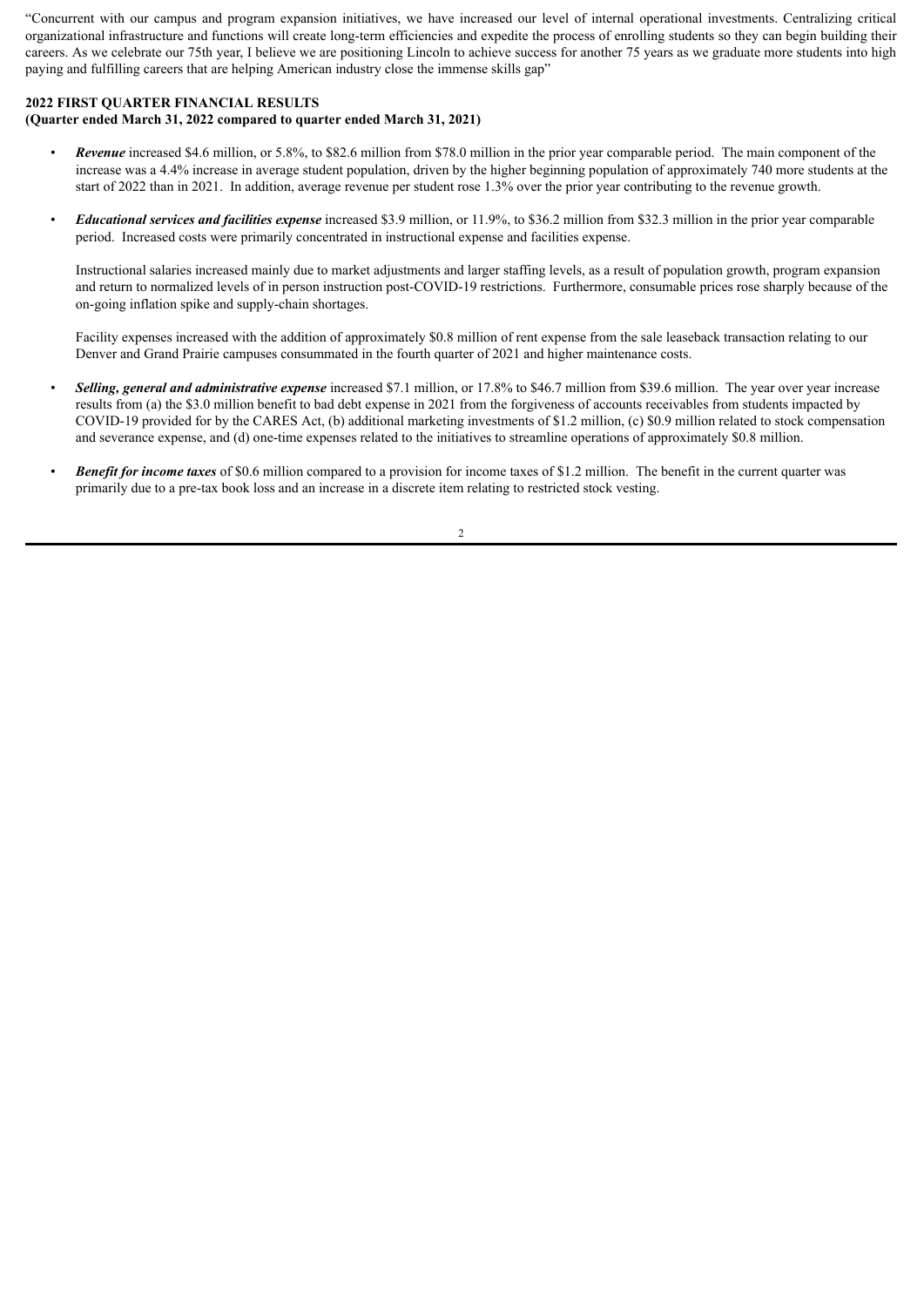#### **FIRST QUARTER SEGMENT RESULTS**

#### **Transportation and Skilled Trades Segment**

Revenue increased \$3.1 million, or 5.6% to \$58.8 million from \$55.7 million in the prior year comparable period. The increase was driven by a 6.3% increase in average student population mainly due to starting the year with approximately 730 more students than in the prior year comparable period.

Adjusted EBITDA was \$8.5 million compared to \$11.8 million in the prior year. The current quarter includes \$0.8 million of additional rent expense related to the sale leaseback transaction related to our Denver and Grand Prairie campuses.

#### **Healthcare and Other Professions Segment**

Revenue increased \$1.5 million, or 6.5% to \$23.8 million from \$22.3 million in the prior year comparable period. The increase was primarily the result of a 5.3% increase in average revenue per student.

Adjusted EBITDA was \$1.5 million compared to \$2.3 million in the prior year.

#### **Corporate and Other**

This category includes unallocated expenses incurred on behalf of the entire Company. Corporate and other expenses were \$8.9 million compared to \$9.3 million in the prior year. The decrease in expense was primarily driven by reduction in incentive compensation, partially offset by stock compensation and severance expense.

#### **FULL YEAR 2022 OUTLOOK**

Based on currently available information and trends, the Company anticipates low double-digit start growth in the second quarter. The Company remains confident in its ability to achieve its 2022 goals and is reiterating its full year 2022 guidance as follows:

- Revenue in the range of \$350 million to \$365 million
- Student start growth in the range of 5% to 10%
- Adjusted EBITDA\* in the range of \$35.0 million to \$40.0 million
- Net Income in the range of \$17.0 million to \$22.0 million
- Capital expenditures in the range of \$7.0 million to \$9.0 million

\*See Use of "Non-GAAP Financial Information" below

The 2022 guidance excludes the impact of the contemplated consummation of the sale and relocation of the Nashville, Tennessee campus, which is under contract for sale subject to various closing conditions, as well as additional costs associated with a new potential campus. The outlook is based on, among other things, current enrollment trends and does not account for the impact from continuing COVID-19 issues or any new COVID-19 variants. Accordingly, this guidance may be revised as the year unfolds due to changes in student demand and other factors.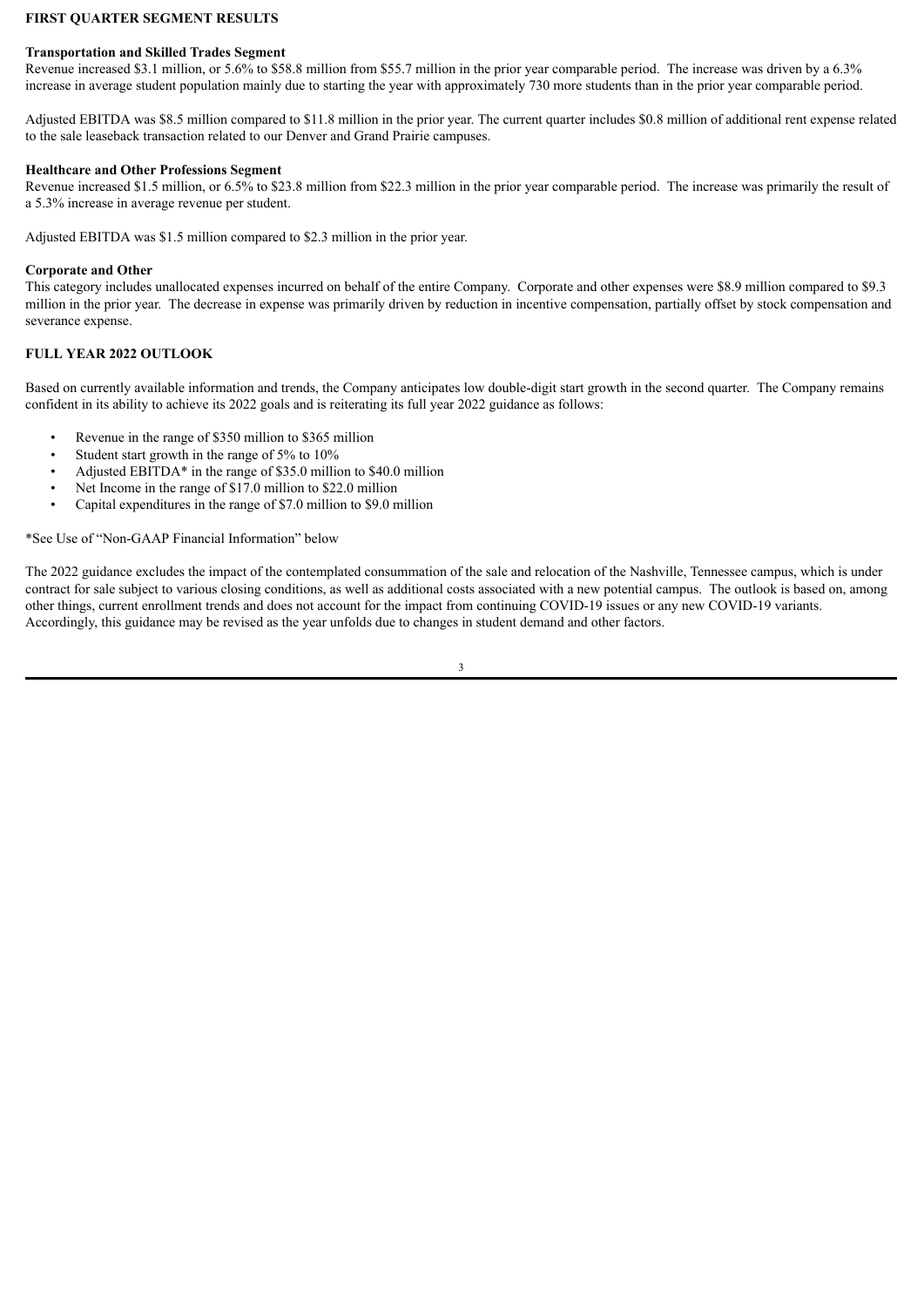# **CONFERENCE CALL INFO**

Lincoln will host a conference call today at 10:00 a.m. Eastern Daylight Time to discuss results. To access the live webcast of the conference call, please go to the Investor Relations section of Lincoln's website at http://www.lincolntech.edu.

Participants can also listen to the **conference call by dialing 844-413-0946 (domestic)** or 216-562-0456 (international) and providing **access code 5333478**.

Please log in or dial into the call at least 10 minutes prior to the start time.

- An archived version of the webcast will be accessible for 90 days at http://www.lincolntech.edu.
- A replay of the call will also be available for seven days by calling 855-859-2056 (domestic) or 404-537-3406 (international) and providing **access code 5333478**.

#### **ABOUT LINCOLN EDUCATIONAL SERVICES CORPORATION**

Lincoln Educational Services Corporation is a provider of diversified career-oriented post-secondary education helping to provide solutions to America's skills gap. For 75 years, Lincoln has offered and continues to offer recent high school graduates and working adults degree and diploma programs. The Company operates under two reportable segments: Transportation and Skilled Trades and Healthcare and Other Professions. Lincoln has provided the nation's workforce with skilled technicians since its inception in 1946. For more information, go to www.lincolntech.edu.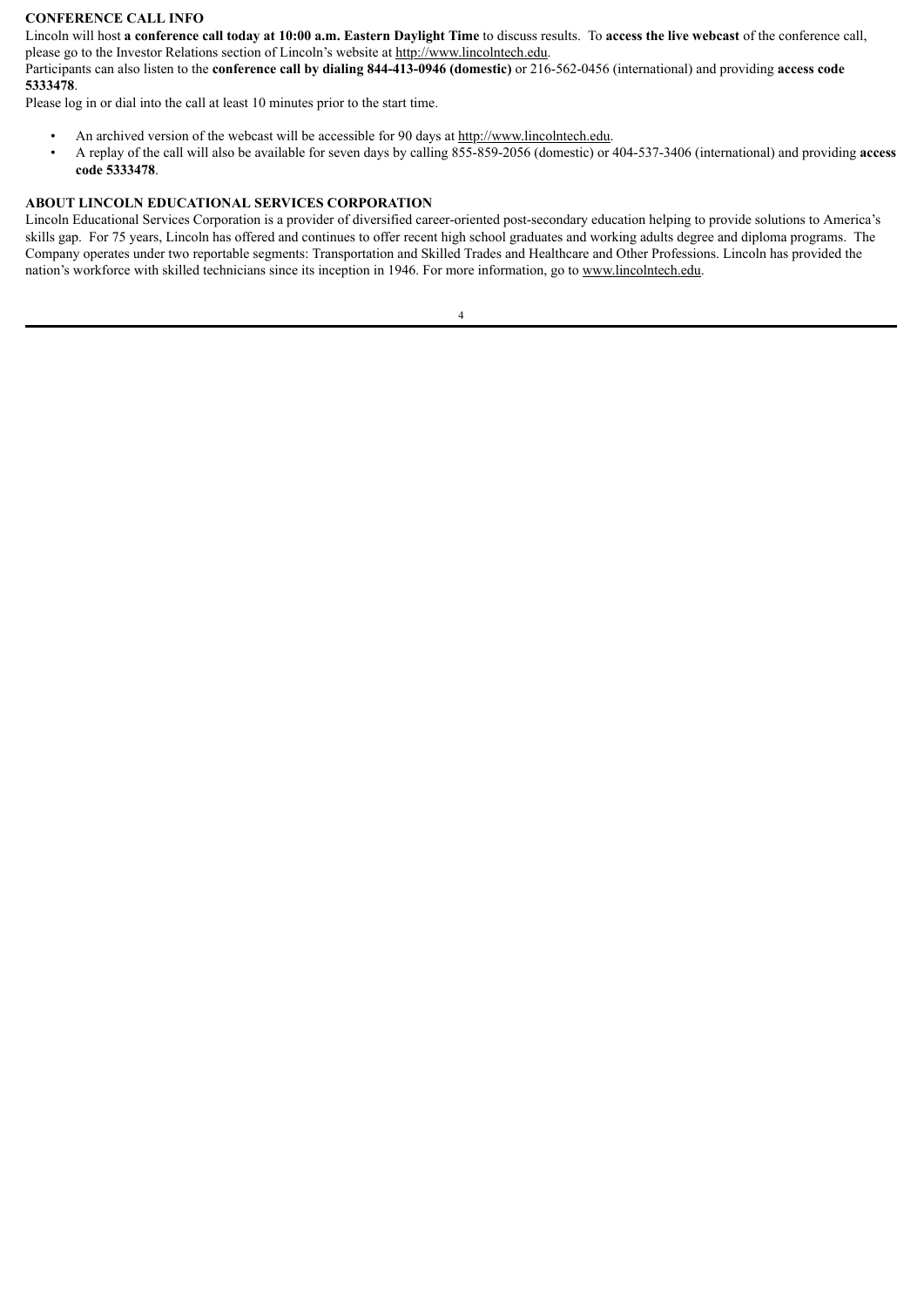#### **FORWARD-LOOKING STATEMENTS**

Statements in this press release and in oral statements made from time to time by representatives of Lincoln Educational Services Corporation regarding Lincoln's business that are not historical facts, including those made in a conference call, may be "forward-looking statements" as that term is defined in the federal securities law. The words "may," "will," "expect," "believe," "anticipate," "project," "plan," "intend," "estimate," and "continue," and their opposites and similar expressions are intended to identify forward-looking statements. Forward-looking statements are based on information available at the time those statements are made and/or management's good faith belief as of that time with respect to future events, and are subject to risks and uncertainties that could cause actual performance or results to differ materially from those expressed in or suggested by the forward-looking statements. Forward-looking statements should not be read as a guarantee of future performance or results and will not necessarily be accurate indications of the times at, or by, which such performance or results will be achieved, if at all. Generally, these statements relate to business plans or strategies and projections involving anticipated revenues, earnings or other aspects of the Company's operating results. Such forward-looking statements include the Company's current belief that it is taking appropriate steps regarding the pandemic and that student growth will continue. The Company cautions you that these statements concern current expectations about the Company's future performance or events and are subject to a number of uncertainties, risks and other influences many of which are beyond the Company's control, that may influence the accuracy of the statements and the projects upon which the statements are based including, without limitation, impacts related to the COVID-19 pandemic, our inability to close on the sale of our Nashville campus; our failure to comply with the extensive regulatory framework applicable to our industry or our failure to obtain timely regulatory approvals in connection with acquisitions or a change of control of our Company; our success in updating and expanding the content of existing programs and developing new programs for our students in a cost-effective manner or on a timely basis; risks associated with changes in applicable federal laws and regulations; uncertainties regarding our ability to comply with federal laws and regulations, such as the 90/10 rule and prescribed cohort default rates; risks associated with the opening of new campuses; risks associated with integration of acquired schools; industry competition; our ability to execute our growth strategies; conditions and trends in our industry; the COVID-19 pandemic and its impact on our business and the U.S. and global economics; general economic conditions; and other factors discussed in the "Risk Factors" section of our Annual Reports and Quarterly Reports filed with the Securities and Exchange Commission. All forward-looking statements are qualified in their entirety by this cautionary statement, and Lincoln undertakes no obligation to publicly revise or update any forward-looking statements, whether as a result of new information, future events or otherwise after the date hereof.

> *(Tables to Follow) (In Thousands)*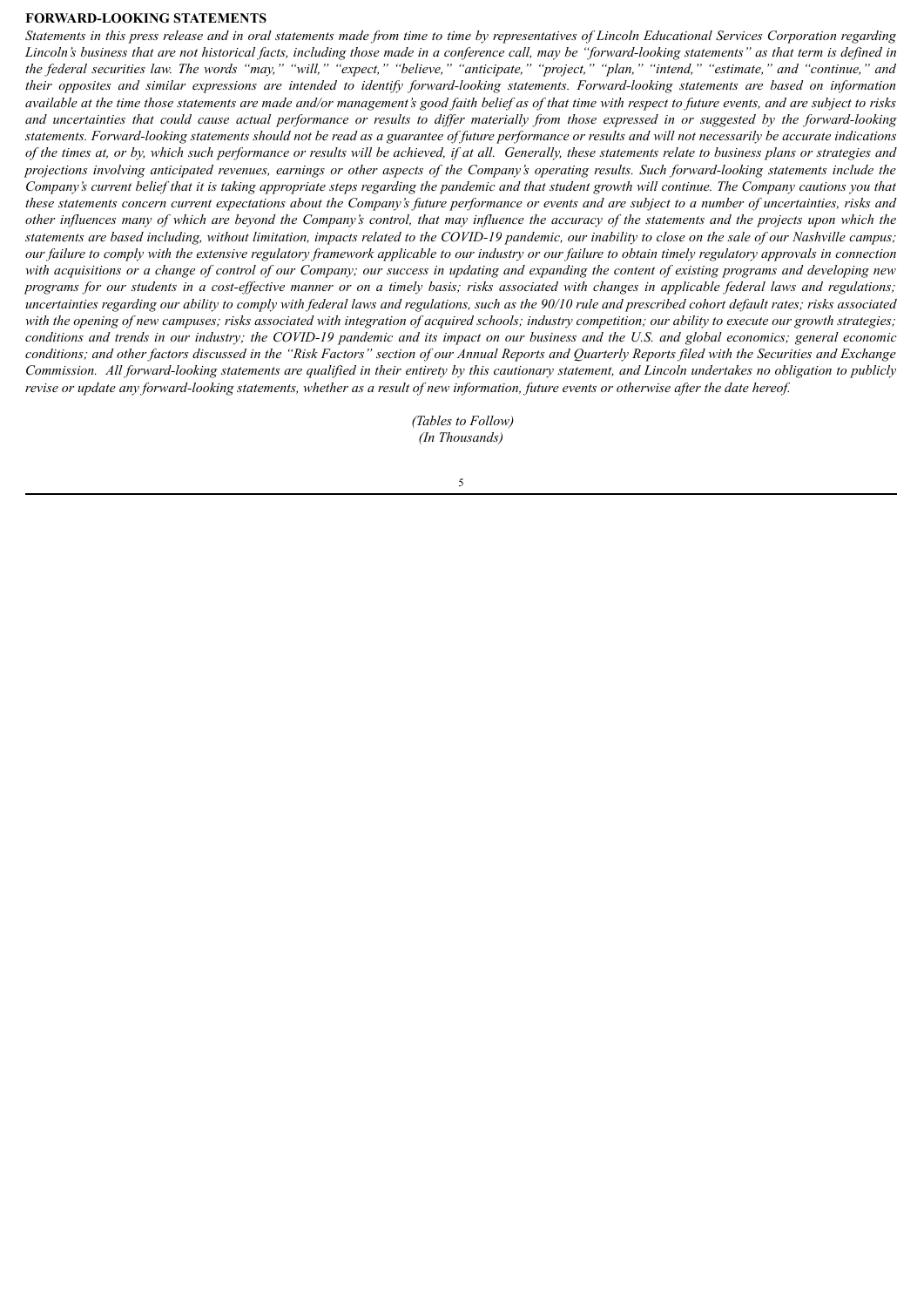|                                                                                   |                               | <b>Three Months Ended</b><br>March 31,<br>(Unaudited)<br>2022 |               | 2021         |
|-----------------------------------------------------------------------------------|-------------------------------|---------------------------------------------------------------|---------------|--------------|
| <b>REVENUE</b>                                                                    | \$                            | 82,554                                                        | \$            | 77,996       |
| <b>COSTS AND EXPENSES:</b>                                                        |                               |                                                               |               |              |
| Educational services and facilities                                               |                               | 36,196                                                        |               | 32,344       |
| Selling, general and administrative                                               |                               | 46,684                                                        |               | 39,633       |
| Total costs & expenses                                                            |                               | 82,880                                                        |               | 71,977       |
| <b>OPERATING (LOSS) INCOME</b>                                                    |                               | (326)                                                         |               | 6,019        |
| <b>OTHER:</b>                                                                     |                               |                                                               |               |              |
| Interest expense                                                                  |                               | (43)                                                          |               | (285)        |
| (LOSS) INCOME BEFORE INCOME TAXES                                                 |                               | (369)                                                         |               | 5,734        |
| (BENEFIT) PROVISION FOR INCOME TAXES                                              |                               | (641)                                                         |               | 1,245        |
| <b>NET INCOME</b>                                                                 | $\mathbf{\hat{S}}$            | 272                                                           | $\mathsf{\$}$ |              |
| PREFERRED STOCK DIVIDENDS                                                         |                               | 304                                                           |               | 4,489<br>304 |
|                                                                                   |                               |                                                               |               |              |
| (LOSS) INCOME AVAILABLE TO COMMON STOCKHOLDERS                                    | $\boldsymbol{\$}$             | (32)                                                          | $\mathbb S$   | 4,185        |
| Basic and Diluted                                                                 |                               |                                                               |               |              |
| Net (loss) income per share                                                       | $\mathbb S$                   | (0.00)                                                        | \$            | 0.13         |
| Weighted average number of common shares outstanding:<br><b>Basic and Diluted</b> |                               | 25,721                                                        |               | 24,889       |
| Other data:                                                                       |                               |                                                               |               |              |
| Adjusted EBITDA (1)                                                               | \$                            | 2,441                                                         | \$            | 5,413        |
| Depreciation and amortization                                                     | \$                            | 1,528                                                         | \$            | 1,901        |
| Number of campuses                                                                |                               | 22                                                            |               | 22           |
| Average enrollment                                                                |                               | 12,884                                                        |               | 12,336       |
| Stock-based compensation                                                          | $\$$                          | 1,239                                                         | $\mathbb{S}$  | 493          |
| Net cash used in operating activities                                             | \$                            | $(14,367)$ \$                                                 |               | (8,299)      |
| Net cash used in investing activities                                             | $\boldsymbol{\mathsf{S}}$     | $(1,045)$ \$                                                  |               | (1,219)      |
| Net cash used in financing activities                                             | \$                            | $(2,296)$ \$                                                  |               | (1,766)      |
| <b>Selected Consolidated Balance Sheet Data:</b>                                  | March 31, 2022<br>(Unaudited) |                                                               |               |              |
| Cash and cash equivalents                                                         | \$<br>65,599                  |                                                               |               |              |
| Current assets                                                                    | 113,028                       |                                                               |               |              |
| Working capital                                                                   | 57,981                        |                                                               |               |              |
| Total assets                                                                      | 287,688                       |                                                               |               |              |
| <b>Current liabilities</b>                                                        | 55,047                        |                                                               |               |              |
| Series A convertible preferred stock                                              | 11,982                        |                                                               |               |              |

6

Total stockholders' equity 128,603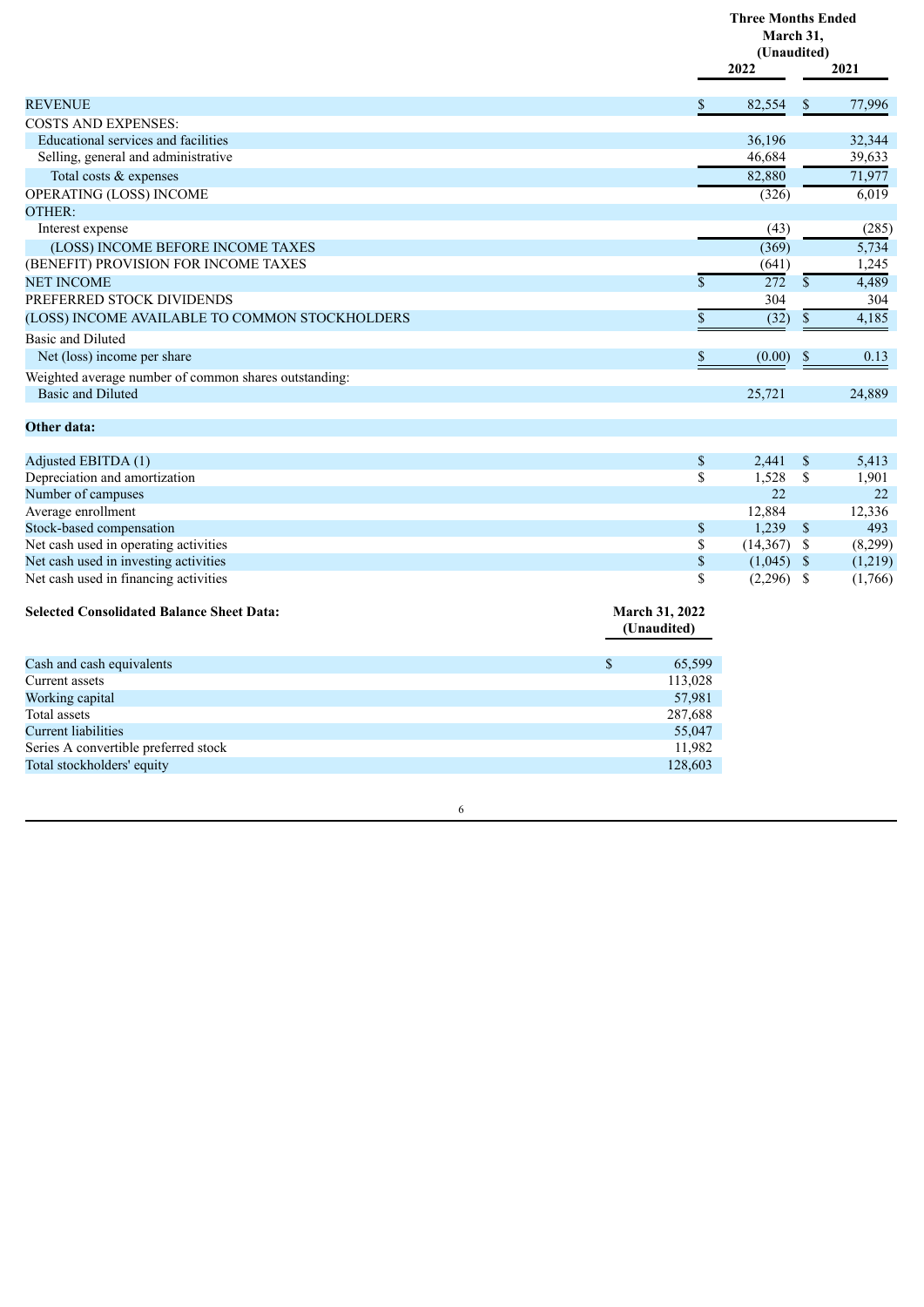#### **RECONCILIATION OF NON-GAAP FINANCIAL MEASURES**

In addition to disclosing financial results that are determined in accordance with U.S. generally accepted accounting principles ("GAAP"), the Company believes it is useful to present non-GAAP financial measures that exclude certain significant items as a means to understand the performance of its business. EBITDA and Adjusted EBITDA are measures not recognized in financial statements presented in accordance with GAAP.

- We define EBITDA as income (loss) before interest expense (net of interest income), provision (benefit) for income taxes, depreciation and amortization.
- We define Adjusted EBITDA as EBITDA plus stock compensation expense and adjustments for items not considered part of the Company's normal recurring operations.

EBITDA and Adjusted EBITDA are presented because we believe they are useful indicators of our performance and our ability to make strategic acquisitions and meet capital expenditures and debt service requirements. However, they are not intended to represent cash flows from operations as defined by GAAP and should not be used as an alternative to net income (loss) as indicators of operating performance or cash flow as a measure of liquidity. EBITDA and Adjusted EBITDA are not necessarily comparable to similarly titled measures used by other companies.

Following is a reconciliation of net income (loss) to EBITDA and Adjusted EBITDA:

|                                      | Three Months Ended March 31,<br>(Unaudited) |      |         |  |  |  |
|--------------------------------------|---------------------------------------------|------|---------|--|--|--|
|                                      | 2022                                        |      | 2021    |  |  |  |
| Net income                           | \$<br>272                                   | - \$ | 4,489   |  |  |  |
| Interest expense, net                | 43                                          |      | 285     |  |  |  |
| (Benefit) provision for income taxes | (641)                                       |      | 1,245   |  |  |  |
| Depreciation and amortization        | 1,528                                       |      | 1,901   |  |  |  |
| <b>EBITDA</b>                        | 1,202                                       |      | 7,920   |  |  |  |
| Stock compensation expense           | 1.239                                       |      | 493     |  |  |  |
| Bad Debt - CARES Impact              |                                             |      | (3,000) |  |  |  |
| Adjusted EBITDA                      | 2,441                                       |      | 5,413   |  |  |  |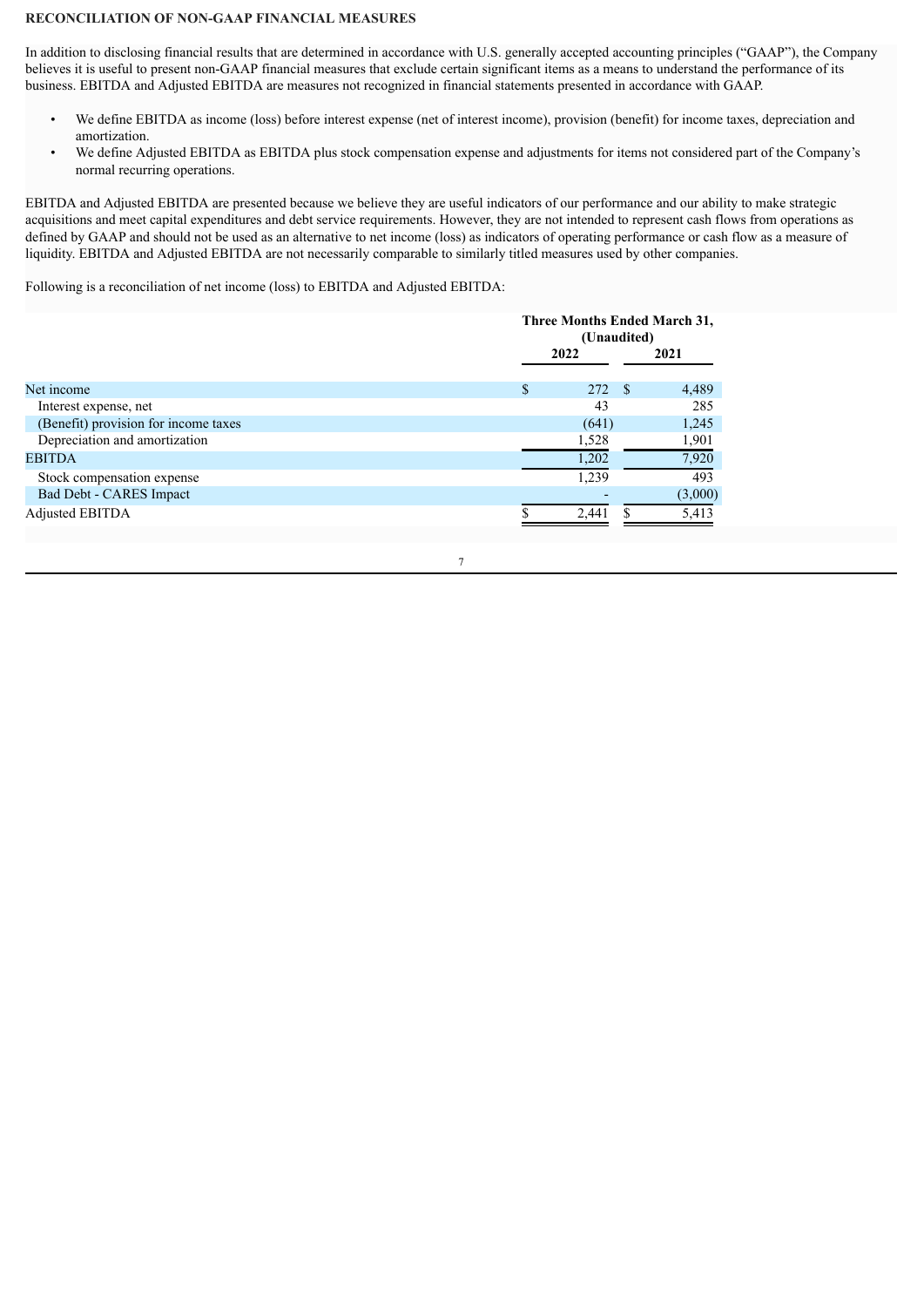|                                      | <b>Three Months Ended March 31,</b><br>(Unaudited)<br><b>Healthcare and Other Professions</b><br><b>Transportation and Skilled Trades</b> |                |  |         |    |       |    | Corporate |      |          |    |           |
|--------------------------------------|-------------------------------------------------------------------------------------------------------------------------------------------|----------------|--|---------|----|-------|----|-----------|------|----------|----|-----------|
|                                      |                                                                                                                                           | 2022           |  | 2021    |    | 2022  |    | 2021      |      | 2022     |    | 2021      |
| Net income (loss)                    | S.                                                                                                                                        | 7,245          |  | 12,324  | -S | 1,306 | -8 | 2,949     | - \$ | (8,279)  | -S | (10, 784) |
| Interest expense, net                |                                                                                                                                           |                |  |         |    |       |    |           |      | 43       |    | 285       |
| (Benefit) provision for income taxes |                                                                                                                                           | $\overline{a}$ |  | ٠       |    | -     |    |           |      | (641)    |    | 1,245     |
| Depreciation and amortization        |                                                                                                                                           | 1,244          |  | 1,672   |    | 154   |    | 116       |      | 130      |    | 113       |
| <b>EBITDA</b>                        |                                                                                                                                           | 8,489          |  | 13,996  |    | 1,460 |    | 3,065     |      | (8,747)  |    | (9,141)   |
| Stock compensation expense           |                                                                                                                                           |                |  |         |    |       |    |           |      | 1,239    |    | 493       |
| Bad Debt - CARES Impact              |                                                                                                                                           |                |  | (2,200) |    |       |    | (800)     |      |          |    |           |
| Adjusted EBITDA                      |                                                                                                                                           | 8,489          |  | 11,796  |    | 1,460 |    | 2,265     |      | (7, 508) |    | (8,648)   |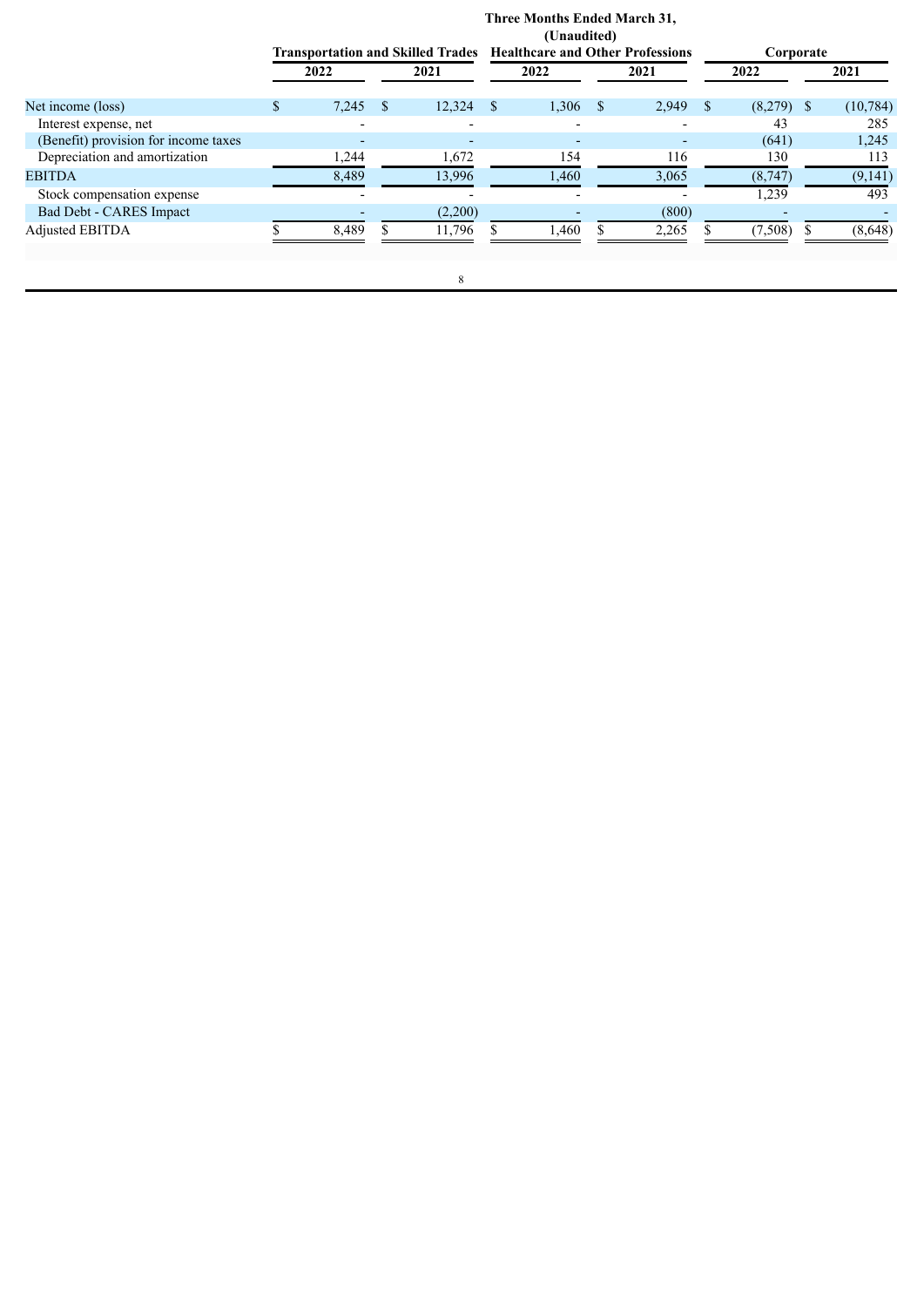|                                                                        |               | <b>Three Months Ended March 31,</b> |                 |          |                                |  |
|------------------------------------------------------------------------|---------------|-------------------------------------|-----------------|----------|--------------------------------|--|
|                                                                        |               | 2022                                |                 | 2021     | $\overline{\frac{6}{}}$ Change |  |
| Revenue:                                                               |               |                                     |                 |          |                                |  |
| <b>Transportation and Skilled Trades</b>                               | $\mathbb{S}$  | 58,784                              | $\mathbf{s}$    | 55,670   | 5.6%                           |  |
| Healthcare and Other Professions                                       |               | 23,770                              |                 | 22,326   | 6.5%                           |  |
| Total                                                                  | $\mathbf{\$}$ | 82,554                              | $\overline{\$}$ | 77,996   | 5.8%                           |  |
| <b>Operating (Loss) Income:</b>                                        |               |                                     |                 |          |                                |  |
| Transportation and Skilled Trades                                      | \$            | 7,245                               | $\mathbb S$     | 12,324   | $-41.2%$                       |  |
| <b>Healthcare and Other Professions</b>                                |               | 1,307                               |                 | 2,949    | $-55.7%$                       |  |
| Corporate                                                              |               | (8, 878)                            |                 | (9, 254) | 4.1%                           |  |
| Total                                                                  | S             | (326)                               | $\mathbb{S}$    | 6,019    | $-105.4%$                      |  |
| Starts:                                                                |               |                                     |                 |          |                                |  |
| Transportation and Skilled Trades                                      |               | 2,178                               |                 | 2,339    | $-6.9%$                        |  |
| Healthcare and Other Professions                                       |               | 1,175                               |                 | 1,209    | $-2.8%$                        |  |
| Total                                                                  |               | 3,353                               |                 | 3,548    | $-5.5%$                        |  |
|                                                                        |               |                                     |                 |          |                                |  |
| <b>Average Population:</b><br><b>Transportation and Skilled Trades</b> |               | 8,519                               |                 | 8,032    | 6.1%                           |  |
| Leave of Absence - COVID-19                                            |               |                                     |                 |          | 100.0%                         |  |
|                                                                        |               |                                     |                 | (15)     |                                |  |
| Transportation and Skilled Trades <sup>1</sup>                         |               | 8,519                               |                 | 8,017    | $\frac{1}{6.3\%}$              |  |
| Healthcare and Other Professions                                       |               | 4,365                               |                 | 4,409    | $-1.0%$                        |  |
| Leave of Absence - COVID-19                                            |               |                                     |                 | (90)     | 100.0%                         |  |
| Healthcare and Other Professions 1                                     |               | 4,365                               |                 | 4,319    | 1.1%                           |  |
| Total                                                                  |               | 12,884                              |                 | 12,441   | 3.6%                           |  |
| Total <sup>1</sup>                                                     |               | 12,884                              |                 | 12,336   | 4.4%                           |  |
|                                                                        |               |                                     |                 |          |                                |  |
| <b>End of Period Population:</b>                                       |               |                                     |                 |          |                                |  |
| Transportation and Skilled Trades                                      |               | 8,570                               |                 | 8,212    | 4.4%                           |  |
| Leave of Absence - COVID-19                                            |               |                                     |                 | (19)     | 100.0%                         |  |
| Transportation and Skilled Trades <sup>1</sup>                         |               | 8,570                               |                 | 8,193    | 4.6%                           |  |
| Healthcare and Other Professions                                       |               | 4,404                               |                 | 4,532    | $-2.8%$                        |  |
| Leave of Absence - COVID-19                                            |               |                                     |                 | (79)     | 100.0%                         |  |
| Healthcare and Other Professions <sup>1</sup>                          |               | 4,404                               |                 | 4,453    | $-1.1%$                        |  |
| Total                                                                  |               | 12,974                              |                 | 12,744   | 1.8%                           |  |
|                                                                        |               |                                     |                 |          |                                |  |
| Total <sup>1</sup>                                                     |               | 12,974                              |                 | 12,646   | 2.6%                           |  |

1 Excluding Leave of Absence - COVID-19